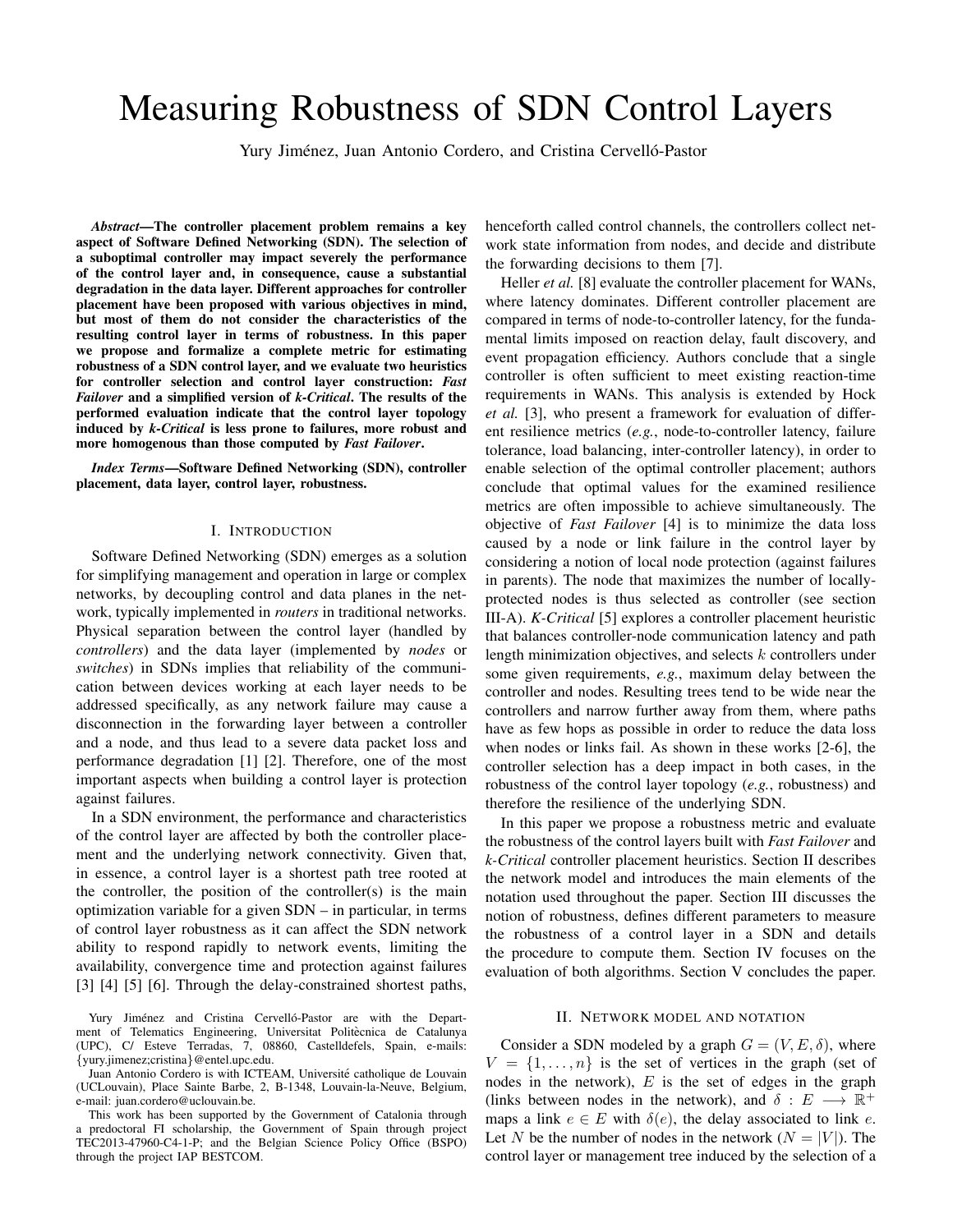controller  $n \in V$  in a given SDN (with graph G) is a subgraph  $T_n \subset G$ ; its set of vertices and edges is denoted by  $V_{T_n}$  and  $E_{T_n}$ , respectively. Given a node  $x \in V$  and a controller n,  $T_x \n\subset T_n$  will denote the subtree of  $T_n$  rooted at node x. We assume that nodes keep track of their set of neighbors by periodically exchanging HELLO messages. Moreover, for a management tree  $T_n$ , each node  $s \in V_{T_n}$  also knows its parent node in the tree, denoted by  $p_{T_n}(s)$ , and the adjacent nodes attached to it in the control layer (children).

#### III. ROBUSTNESS METRIC

Intuitively, a network is robust when communication between two nodes is not severely affected by –or can efficiently recover from– network failures, thus minimizing data loss in these cases. In terms of network paths, this notion of robustness implies that (1) the probability of failures along existing paths in the control layer of a given SDN is low, meaning that the number of involved nodes in a control channel is small, and (2) in case of failure in a control layer, it is possible for affected nodes to reestablish communication by using additional, unaffected paths in the tree. For evaluating the robustness provided by a controller placement, we assume that such a reconnection algorithm is available in the network and makes every node able to detect failures and reconnect dynamically to any existing path at distance 1.

To evaluate the robustness of a control layer, we first use a resilience metric (section III-A) based on the fraction of locally protected nodes in the control layer [4]. While this is a valid first-order estimation of robustness, it has some drawbacks that derive from their implicit assumptions, as discussed in section III-B. We thus propose (section III-C) a new, more complete robustness metric, which takes into account the fraction of nodes potentially affected by network failures, and their ability to recover.

#### *A. Robustness as 1-hop local node protection*

In a first approximation, the robustness of a control layer  $T_n$  rooted at a given controller n can be measured as the expected fraction of *protected* (unaffected) nodes within the set of downstream nodes when one of them fail [4]. The underlying notion of node protection, hereafter denoted *1 hop local node protection*, can be formalized as follows. Let  $p \equiv p_{T_n}(s)$  denote the parent of node  $s \in V_{T_n}$  and  $T_p$  be the subtree rooted at node p, where  $T_p \subset T_n$ . Then, the 1-hop local protection of the node  $s$  is defined in Equation (1).

$$
P(s) = \begin{cases} 0, & \exists s' \in V, s' \notin T_p : (s, s') \in E \\ 1, & \text{otherwise} \end{cases}
$$
 (1)

According to this expression, s is considered *protected* if  $P(s) = 0$ , unprotected otherwise. Note that this protection metric is only effective, in practice, against failures in the parent node; but the fact that a node is *protected* according to this definition does not imply that it is resilient with respect to further failures in the corresponding tree, *e.g.* if the failure occurs at the 2-hop parent. Therefore, this protection metric is not sufficient to determine the network robustness with respect



Fig. 1. Local protection in a control layer over a SDN.

to failures. This metric provides an idea about how many nodes have a certain local (1-hop) protection, but is not informative about the effective level of protection and, hence, cannot be used to directly infer the number of nodes that can reestablish communication with the controller in case of a failure.

#### *B. Towards a network robustness metric*

When there is a failure in a SDN, the number of affected nodes does not only depend on their local protection on the first hop (with respect to their parents), but on their (inner) protection with respect to the failing node and also on the protection provided by upper nodes affected by the failure. Consider the situation in Fig. 1. Note that  $G$  is a local 1-hop protected node, as defined in section III-A: if  $E$  fails, it can still get reconnected to the control layer via  $D$ , which is a neighbor of  $G$  in the network. However,  $G$  is not protected against a failure in  $B$ , given that its possible path through  $D$  also involves  $B$ . Note also that  $G$  would be, in practice, "protected" against a  $B$  failure if there was a link in the network between  $E$  and  $F$  (not shown in Figure 1) and its parent  $E$  could hence reconnect to the control layer via  $\{F, C, A\}$  (A assumed to be controller).

# *C. Robustness as generalized node protection*

In order to define a more accurate metric for control layer robustness, we introduce the notion of *generalized local node protection*, formalized in Equation (2). Given a controller n, a node  $s \in T_x \subset T_n$  has *generalized local protection* against a failure in  $x$  if it has a connection with a node  $s'$  in the direction of the controller that is not in  $T_x$ .

$$
P'(s) = \begin{cases} 0, & \exists s' \in V, s' \notin T_x : (s, s') \in E \\ 1, & \text{otherwise} \end{cases}
$$
 (2)

In this context, given a control layer  $T_n$  (rooted at controller  $n$ ), the nodes primarily affected by a failure in node  $x$  are the downstream nodes of x, that is,  $|T_x|$ . The fraction of these nodes that are locally protected against this failure is then:

$$
\frac{1}{|T_x|} \sum_{s \in T_x} P'(s) \tag{3}
$$

Given a controller *n*, any node *s* depending on a locallyprotected node z against a failure in  $x (z \in p(x, s))$  is also protected, as the reconnection of  $z$  allows it to communicate to the controller by way of the path  $p(y, z) \cup p^*(z, n)$ , where  $p^*(z, n)$  is the new path from z towards the controller n, after  $x$ 's failure and  $z$ 's reconnection to the control layer. The binary function:

$$
F(s) = \prod_{z \in p(s,x)} P'(z) = \{0,1\}
$$
 (4)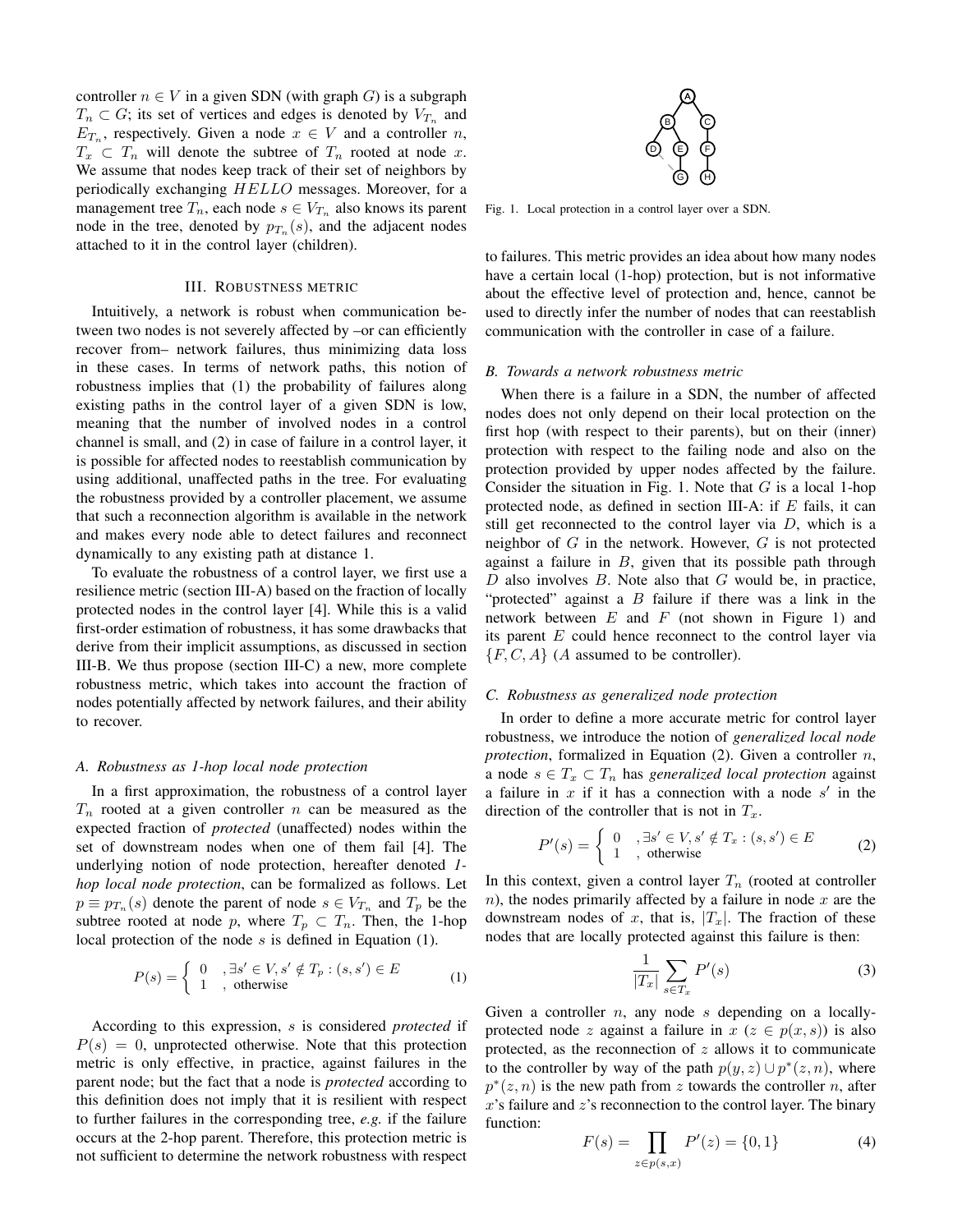indicates whether a node  $s \in T_x$  is protected against the failure of  $x$  (value 0) or not (value 1). Note that, for a node  $s \in T_x$  to be protected, it is only necessary that one of the ascendant nodes (denoted by  $z$ ) of  $s$  in the path towards  $x$ is locally protected, or s is locally protected itself (Eq.2). In other words, a locally protected node induces protection for any downstream node. Taking all these cases into account, the fraction of protected nodes (locally protected or indirectly protected by upper or upstream nodes) against the failure of  $x$  in  $T_n$  can be computed as follows:

$$
R_{x,n} = \frac{1}{|T_x|} \sum_{s \in T_x} F(s) = \frac{1}{|T_x|} \sum_{s \in T_x} \prod_{z \in p(s,x)} P'(z) \quad (5)
$$

In order to discover the robustness in a control layer  $T_n \subset G$ , rooted at controller  $n$ , we compute, for each possible node failure in the network, the number of affected nodes and the number of affected (unprotected) nodes, that is, those which can not reestablish communication with the controller  $n.$  Algorithm 1 describes the computation of the control layer robustness parameter.

| <b>Algorithm 1</b> Evaluating Control Layer Robustness                   |
|--------------------------------------------------------------------------|
| <b>Require:</b> $G = (V, E, \delta), n \in V, T_n \subset G$             |
| <b>for</b> each node-to-fail $x \neq n, x \in V_{T_n}$ <b>do</b>         |
| $T_x \longleftarrow$ subtree rooted at x                                 |
| for each path $p(x, y) \subset T_x$ , where y is a leaf node do          |
| <b>for</b> each node $s \in p(x, y), s \neq x$ <b>do</b>                 |
| for each node $z \in p(x, s)$ , where $z \neq x$ do                      |
| $P'(z) \longleftarrow$ Eq. (2)                                           |
| end for                                                                  |
| $F(s) \longleftarrow \prod_{z \in p(x,s)} P'(z)$ (Eq. (4))               |
| end for                                                                  |
| end for                                                                  |
| $R_{x,n} \longleftarrow \frac{1}{ T_x } \sum_{s \in T_x} F(s)$ (Eq. (5)) |
| end for                                                                  |
| return $\mathbb{E}_n\{R_{x,n}\}\$                                        |
|                                                                          |

## IV. SIMULATION AND RESULTS

## *A. Setup*

Both algorithms for controller selection and control layer construction (*Fast Failover* and simplified *k*-Critical, for  $k =$ 1) are implemented in MATLAB, and their performance is evaluated over a set of randomly generated graphs of fixed size (100 nodes) with three levels of node connectivity: sparsely, medium and strongly connected graphs. Network graphs were generated by using Gephi [9]. Depending on the value of the network wiring probability, Gephi generates networks with close-to-Gaussian distribution of node degrees. For sparse graphs a wiring probability of 0.036 was used, the resulting networks have an average node degree within [1−5]. Medium (in density) and dense graphs have an average node degree within  $[1 - 10]$  and  $[1 - 50]$  respectively; graphs were generated with a wiring probability of 0.050 and 0.18. For each node connectivity level, results are averaged over 100 graph samples. For each edge, a random link length is assigned following a uniform distribution within [1, 10] km. Delays associated to network links depend on their length, assuming typical optical fiber rates and using this expression:

 $Delay = \frac{\mathcal{D}_{link}(m)}{\mathcal{V}_{train}(m)/\mathcal{S}_{\text{max}}}$  $\frac{D_{link}(m)}{V_{light}(m/sec)}$ . Both algorithms (*Fast Failover* and *k*-*Critical* for  $k = 1$ ) are executed over these graphs: controllers are selected and the corresponding delay-based, controllerrooted shortest path trees are computed. This setup allows to compare the properties of both algorithms by observing the structure and impact of controller selection over the induced control layer. The delay value ( $\mathcal{D}_{req} = 0.20 sec$ ) was determined so that *k-Critical* selected a single controller in all network categories.

# *B. Results*

Performed simulations have been examined in terms of delay, topology structure and control layer robustness.

*1) Delay:* Fig. 2 displays the average delay between controllers and nodes in the generated control layers from controllers selected by *k-Critical* and *Fast Failover*. It can be observed that *k-Critical* produces substantially "faster" trees that *Fast Failover* for all network categories. This effect, which is particularly relevant in sparse SDNs, implies that the dissemination of control information throughout the SDN is performed, both for an average node and for the most "distant" node from the controller, within shorter time intervals.



Fig. 2. Average link delay.

*2) Topology: k-Critical* also produces shorter trees (in hops) than *Fast Failover*, that is, trees for which the longest branch (Fig. 3) has fewer hops than the trees rooted at the controller selected by *Fast Failover*. Although the advantage of *k-Critical* over *Fast Failover* naturally decreases with node density (as, in a full mesh SDN, all trees would have length 1), it is still observable for dense SDNs. The fact that tree branches are shorter in *k-Critical* than in *Fast Failover* also implies that a random node  $x$  has, in average, fewer downstream nodes (*i.e.*, nodes for which the control channel towards the controller traverses x) in the first case (*k-Critical*) than in the second. These downstream nodes are the nodes affected by the failure of any node  $x$  (including those that may recover due to some sort of protection).

*3) Robustness:* Fig. 4 shows the percentage of "locally 1 hop protected nodes" in control layer trees generated by *k-Critical* and *Fast Failover*. This is, as detailed in section III-A, the fraction of nodes that could reconnect with the control